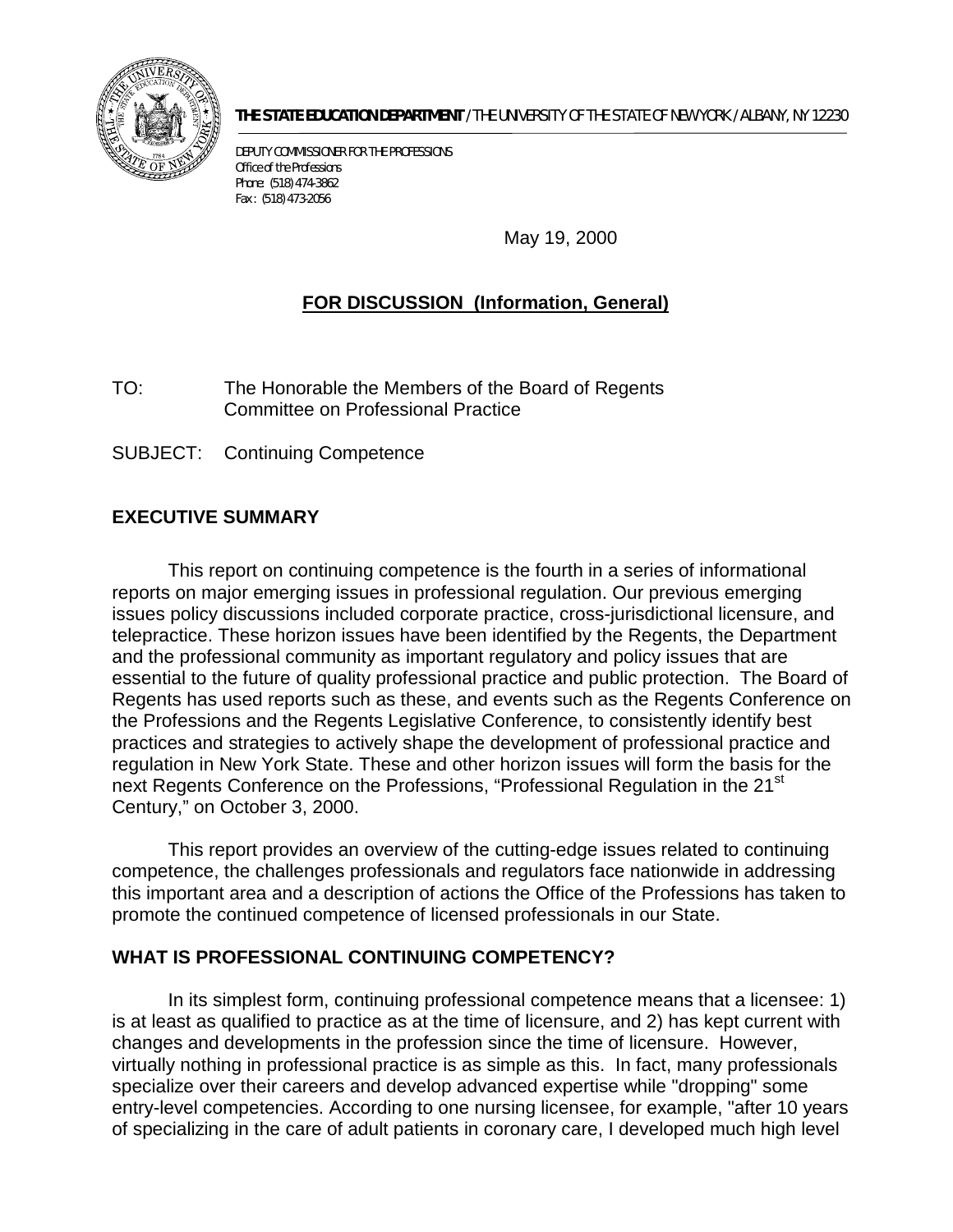expertise in this aspect of nursing. However, I was no longer as competent as a new licensee to care for newborns."

Although regulators in the United States and other countries have been considering the issue since at least the early 1970's, neither they nor the professional community have agreed on the best way to ensure continuing competence.

### **BACKGROUND**

Continuing professional competence is an important component of the public protection equation that also includes:

- licensure of qualified individuals;
- public education; and
- swift professional discipline when necessary.

 is illuminated by multiple factors including disciplinary definitions and requirements for Competence is not specifically defined in New York State Education Law. Rather it training and experience for specialized certifications. Section 6503 of the Education Law defines practice of a profession and states, "admission to the practice of a profession subjects the licensee to the procedures and penalties for professional misconduct." Part 29 of the Rules of the Board of Regents further defines unprofessional practice, which can subject a licensee to charges of professional misconduct. In addition, other sections of law, rules and regulations are aimed at promoting competence in certain general areas. For example, Sections 6507-3 and 6505-b of Education Law require specialized training in child abuse identification and reporting and infection control and barrier precautions.

Professionals work in a world of evolving technology, research advancements, expanding scopes of practice, increased consumer expectations and other emerging issues. Practice in this changing environment requires ongoing development of knowledge and skills. As the professional practice arena develops and expands, the Office of the Professions, as the administrative arm to the Regents, actively supports professionals in maintaining their competence over time.

### **QUALIFICATIONS AT INITIAL LICENSURE**

 in this State. The Regents and the Department contribute to the establishment of high A New York professional license indicates that the Board of Regents and the Education Department, with the assistance of the State Boards for the Professions, has determined that an individual has met the requirements to enter practice of the profession standards by reviewing professional program curriculum and quality. As years pass and professions evolve, professionals are expected to maintain a high standard of practice and competency. The level of knowledge needed in today's professional marketplace, however, is increasing. To cite one illustration of this: in the late 1960's there were only about 600 commercially available drugs; today there are some 9,000 prescription drugs—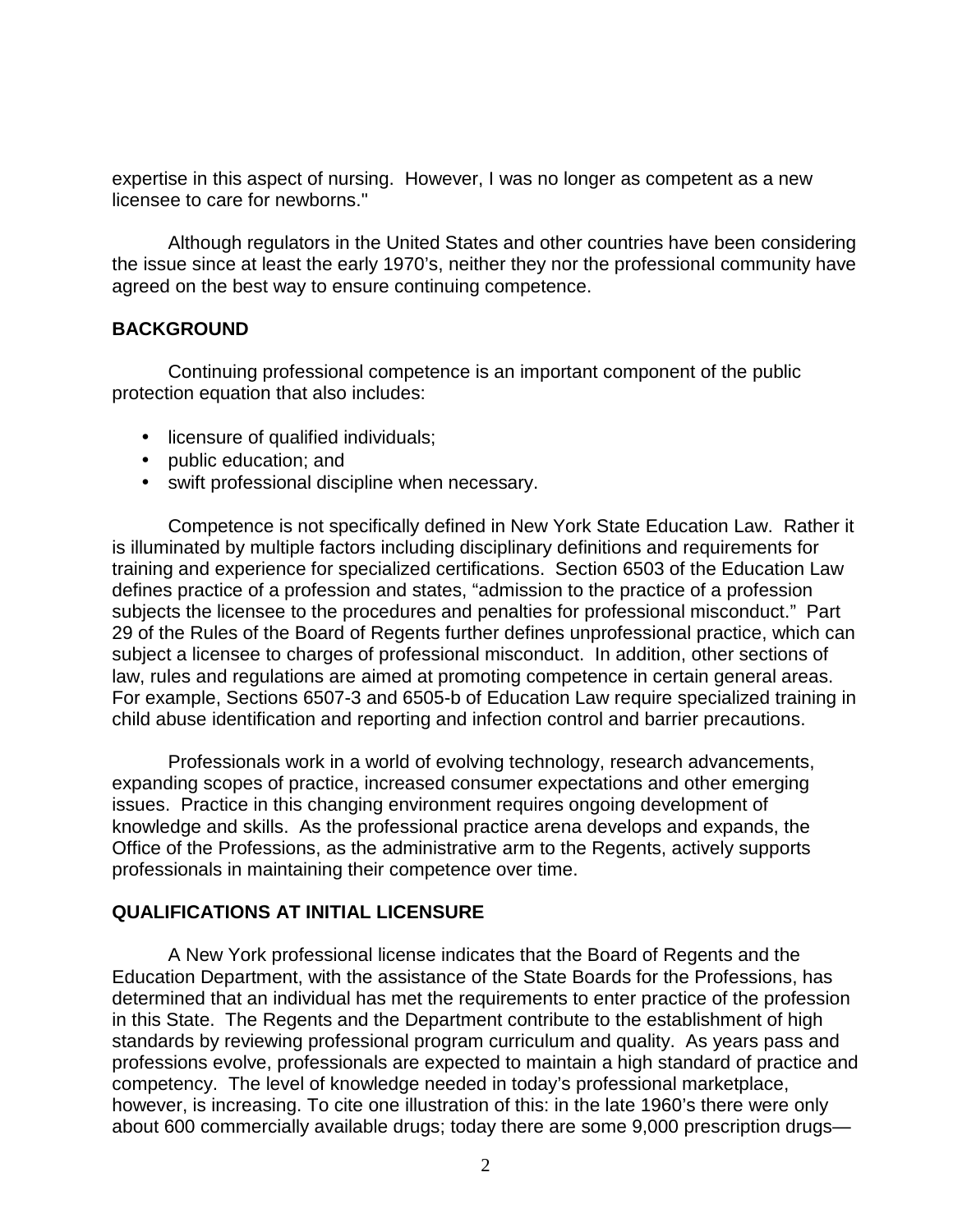and with over-the-counter drugs that number jumps to about 13,000 commercial products available today. Not only is it necessary to remain current with all the new drugs, but along with those new products come a variety of side effects that practitioners must also know to ensure patient safety. It is, therefore, significantly more challenging to maintain professional competence today than it was 40 years ago. In all professions, the explosion of information and available technology creates similar challenges for the licensee and underscores the importance of the continuum of professional practice.

## **EDUCATING THE PUBLIC TO PREVENT PROFESSIONAL MISCONDUCT**

As important as it is to *discipline* incompetent professionals, it is equally important to actively *promote* sound practice. While professional discipline plays an important role in ensuring competence, it occurs after the fact. Career-long education, training, and assessment of competence help to *prevent* professional misconduct before it occurs and contribute to safe professional practice. Sound professional practice also reduces complaints and the need for costly and time consuming misconduct investigations and prosecutions. Our extensive public information campaign to consumers supports continuing competence indirectly by giving them the information they need to "shop smart" for professional services. As professional practice continues to evolve and expand, consumers, professionals and regulators must receive competent professional services.

# **GENERAL APPROACHES TO CONTINUING COMPETENCE**

 Care System." This report, which has attracted widespread attention to medical and A wide variety of strategies are being considered by professional regulatory bodies around the world in efforts to assure career-long professional competence. On the national level, groups such as the Pew Health Commission, the Citizen Advocacy Center, and the National Committee on Quality Assurance are highlighting the importance of continuing competence. In its October 1998 report, the Pew Health Commission's Taskforce on Healthcare Workforce Regulation recommended that all healthcare professionals be required to meet specific competency requirements throughout their careers. Concerns about continuing professional competence are at the core of several recommendations of the 1999 Report of the Institute of Medicine, "To Err is Human: Building a Safer Health prescription errors, recommends a variety of approaches to increasing patient safety including increased education and dissemination of information, re-examination and relicensure.

 There is no general agreement on which strategies are most effective; each has its pros, cons and unknowns. This report will look at six of these generally accepted strategies:

- † Periodic re-examination
- † Mandatory continuing education
- † Educational outreach
- † Peer review of on-site performance or portfolios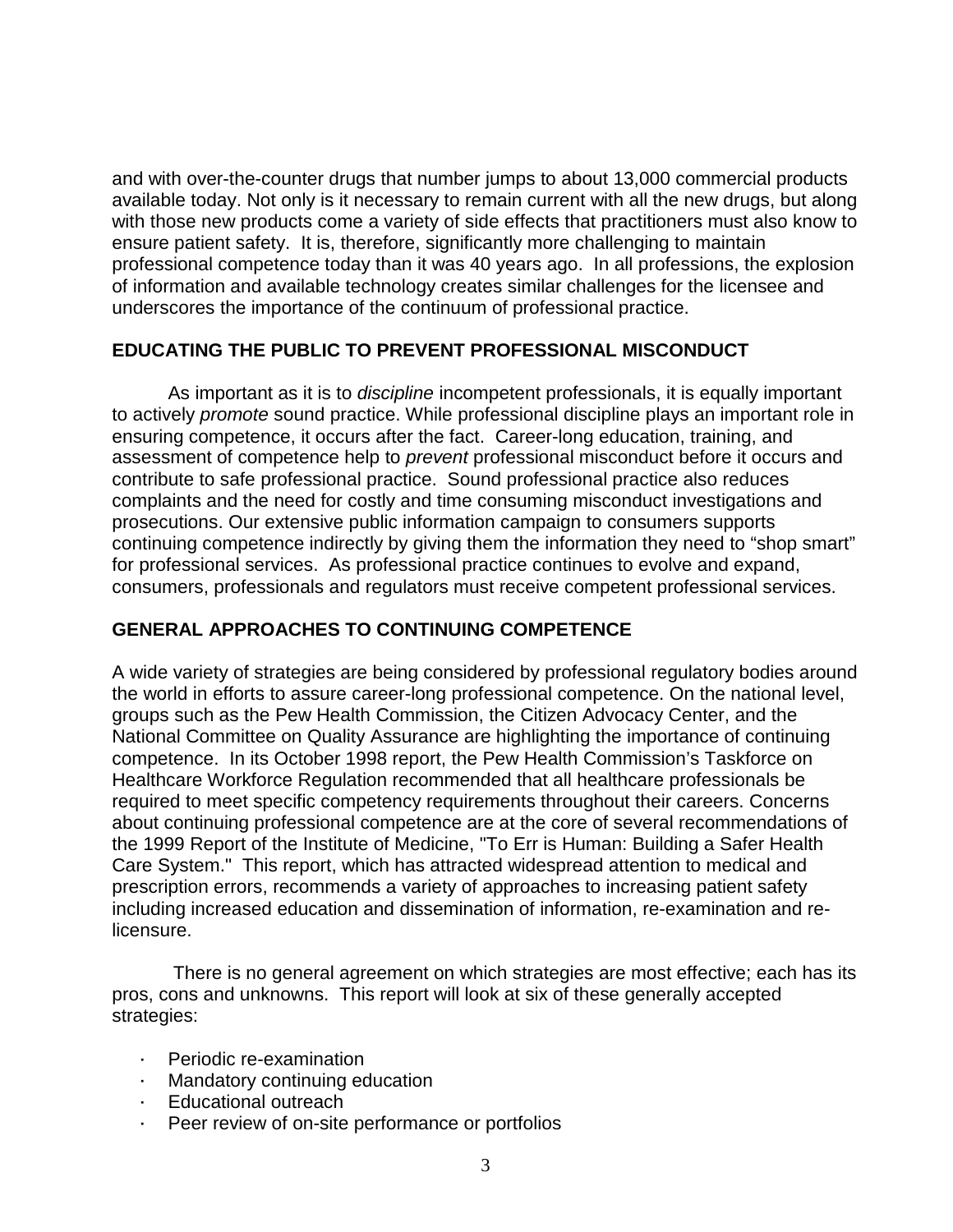- Self-assessment
- National standards of professional competence

# **Periodic Re-Examination**

Just as applicants for licensure must pass a licensing examination, some have proposed that professionals be subject to periodic re-examination. New York State Podiatry, Medicine and Pharmacy Board members are considering requiring successful completion of the entry-level licensing exam for individuals seeking restoration of their professional licenses. This has already occurred in some cases, especially when the time period between revocation and restoration of the license is lengthy. Routine, periodic reexamination of current licensees does not occur at this time in our State.

Periodic re-examination was recommended in 1967 by the Bureau of Health Manpower (US Department of Health) for licensure of physicians. In 1971, however, the Bureau shifted the responsibility for ensuring competence to state professional associations.

### *—Considerations: Periodic Re-examination*

- and National Association of Boards of Pharmacy—58% of pharmacists surveyed said ° Many professionals oppose re-examination, including the American Dental Association testing is not a valid measure for determining continuing competence.
- ° Some opponents register concern about what type of exam to offer. Should an exam that is appropriate for determining the minimum competency of a novice practitioner be the vehicle for assessing the continuing competence of a seasoned professional?
- ° Opponents also cite the logistics of administering a mid-career exam to licensees who are scattered about the globe.

# **Mandatory Continuing Education (MCE)**

A surge of interest in mandatory continuing education (MCE) in the 1960's may have been spawned by the desire of professions for a more acceptable requirement than re-examination. MCE is now a common approach to assuring continuing competence; it is used to some extent by nearly all professions. There is considerable variation among professions and states, however; for example, only 12 states have a continuing education requirement in architecture, while all 50 states require continuing education in accounting. Chart 1 shows the number of states with continuing education requirements in 22 professions.

 way to attract new members and gain financial benefits. ° Professional associations often support and seek authorization to provide MCE as a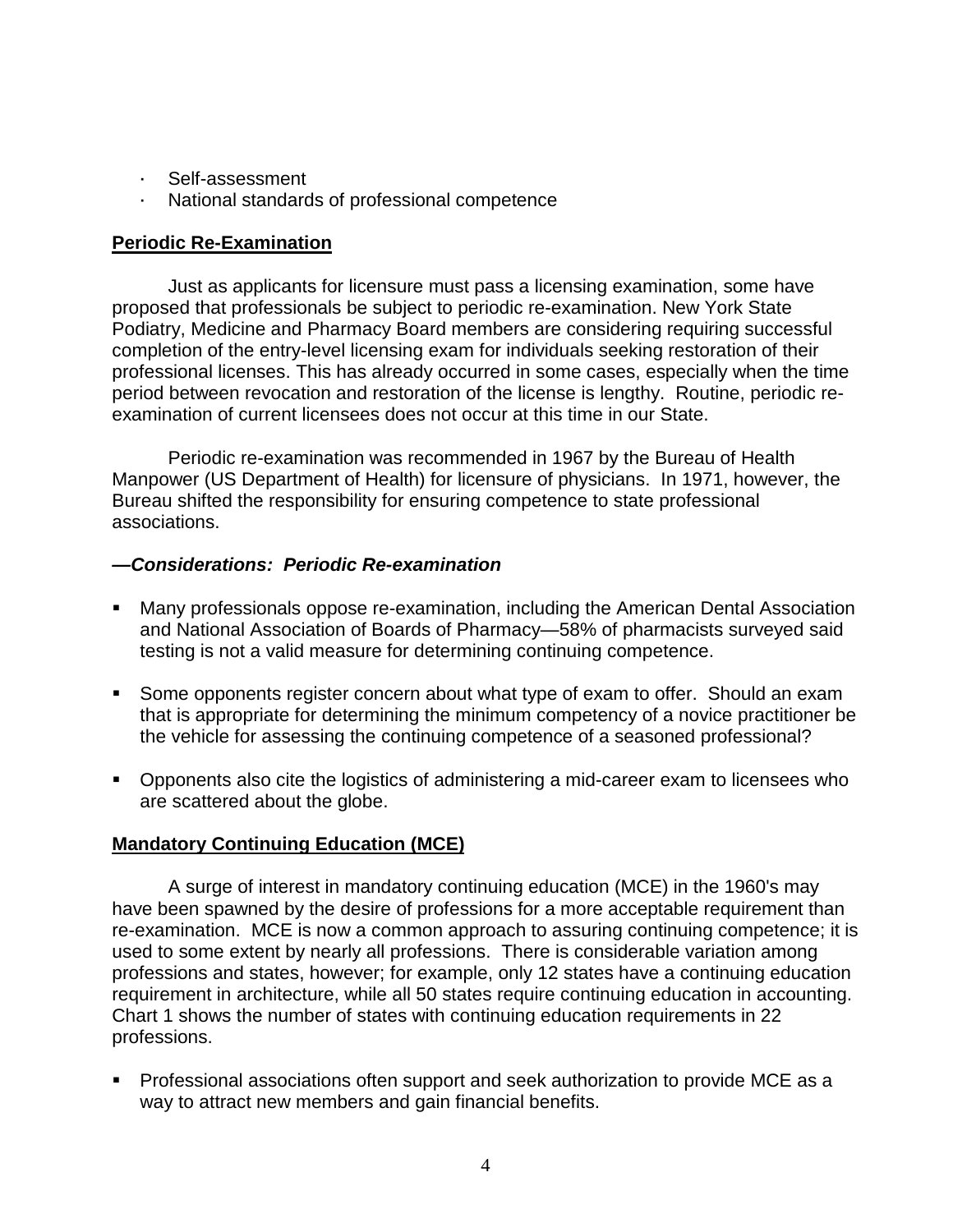° Some state and national professional associations (e.g., medicine, podiatry, physical therapy, occupational therapy and speech-language pathology) augment required continuing education with specialty board certification, residency training, college courses, the State practical exam, voluntary competency exams and various other options for learning. In Ireland, the medical profession has adopted a "point system" of competence based on participation in an array of the options listed above.

### *—Considerations: Mandatory Continuing Education (MCE)*

"Seat" time in continuing education programs does not guarantee learning, and it cannot be directly related to a demonstration of competence. Some licensees prefer webbased programs for reasons of cost and convenience; if the impact of seat time is hard to determine, then the impact of web courses may be even harder to determine.

 there is no agreement on the optimal number of annual credits needed to ensure competence. While New York State's study of MCE in accountancy concluded that MCE The American Psychological Association, for example, has expressed concern about the quality of MCE and the lack of courses for experts and specialists. Likewise, has a positive effect on knowledge, the study's conclusions are not universally accepted. Considerable variation in requirements exists among states and professions:

- In psychology, Kansas requires 50 hours of continuing education a year while Kentucky requires 10.
- ° For physical therapy, 50 hours are required in Nevada and 20 in New Mexico.
- considerable costs to the state to administer the legislation, and the inability to ° Through legislative sunset provisions, the states of Colorado and Hawaii discontinued continuing education requirements for many of their professions, including nursing and physical therapy, because of high costs of courses to the individual practitioner, demonstrate positive outcomes.
- ° The California Accountancy Board has stated that their 80 hours of annual MCE could be significantly reduced, possibly to just 40 hours, without negative impact on consumers.
- Chart 2 illustrates the variation in continuing medical education requirements in one region of the United States.

#### **Educational Outreach**

Although concrete data is scarce, many believe that educational outreach is an important tool for promoting career-long professional competence. Informing consumers is one way to help ensure that those who practice do so lawfully and appropriately. The underlying theory is that if consumers of professional services are more knowledgeable of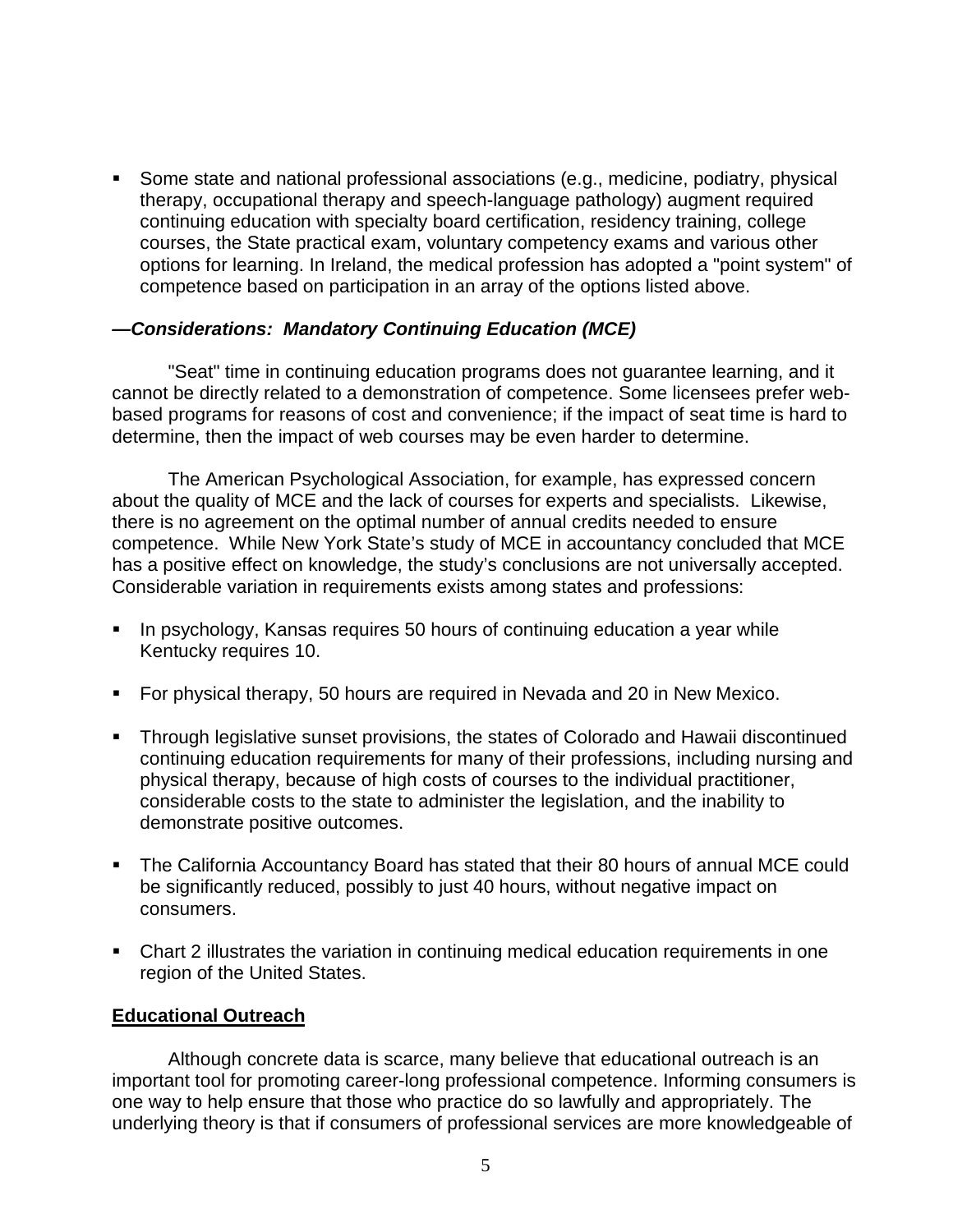their rights, what services to expect, what questions to ask, and the process for filing misconduct complaints, they will demand no less than high quality practice. This will encourage practitioners to maintain their professional skills and to acquire new skills to keep pace with changes in the profession and in technology. In addition, consumers who know to verify licensure status and discipline history before seeking professional services will be better able to protect themselves from potential harm.

 Outreach to professionals in the form of advisories and practice updates by state licensing organizations is another important method used in the field to ensure professional competence. From the date of a professional's initial licensure to the date the individual stops practicing his or her profession, there will be numerous regulatory changes and many practice guidelines that will be impacted by technology, overlapping scopes of practice and other emerging issues. It is critical that the professional be up-todate on the latest developments in order to render quality professional practice to their clients/patients. To support professionals in their efforts to remain current and competent, many regulatory bodies have begun to disseminate late-breaking practice information through advisories, newsletters, and updates in the mail and on the Web.

#### **Peer Reviews of On-site Performance/Portfolios**

Peer review, either through an on-site performance evaluation or an assessment of a practitioner's portfolio, is proposed as a way for licensed professionals to provide feedback about the performance and competence of a fellow practitioner based on "real" practice settings, as in the case for on-site performance evaluations, or documentation of actual achievements. In Ontario, for example, portfolio reviews are used by nursing regulators in determining competence. Support for this alternative is not universal.

#### *—Considerations: Peer Reviews*

- ° On-site performance evaluations by peers requires extensive resources, given the logistics of organizing such a system for a large group of professionals, some of whom may reside elsewhere in the nation.
- In England, on site performance evaluation of physicians by senior physicians has been severely criticized because of instances where the process has believed to have been ineffective as, for example, when the views of established physicians thwart innovative practice or the acceptance of new research ideas.
- ° The experiment in England that used on site performance evaluations by peers to evaluate a practitioner's performance was also discontinued in part because of the \$10,500 cost for a two-day visit.
- Close scrutiny of the practitioner "in action" intrudes on clients and/or employers of the licensee.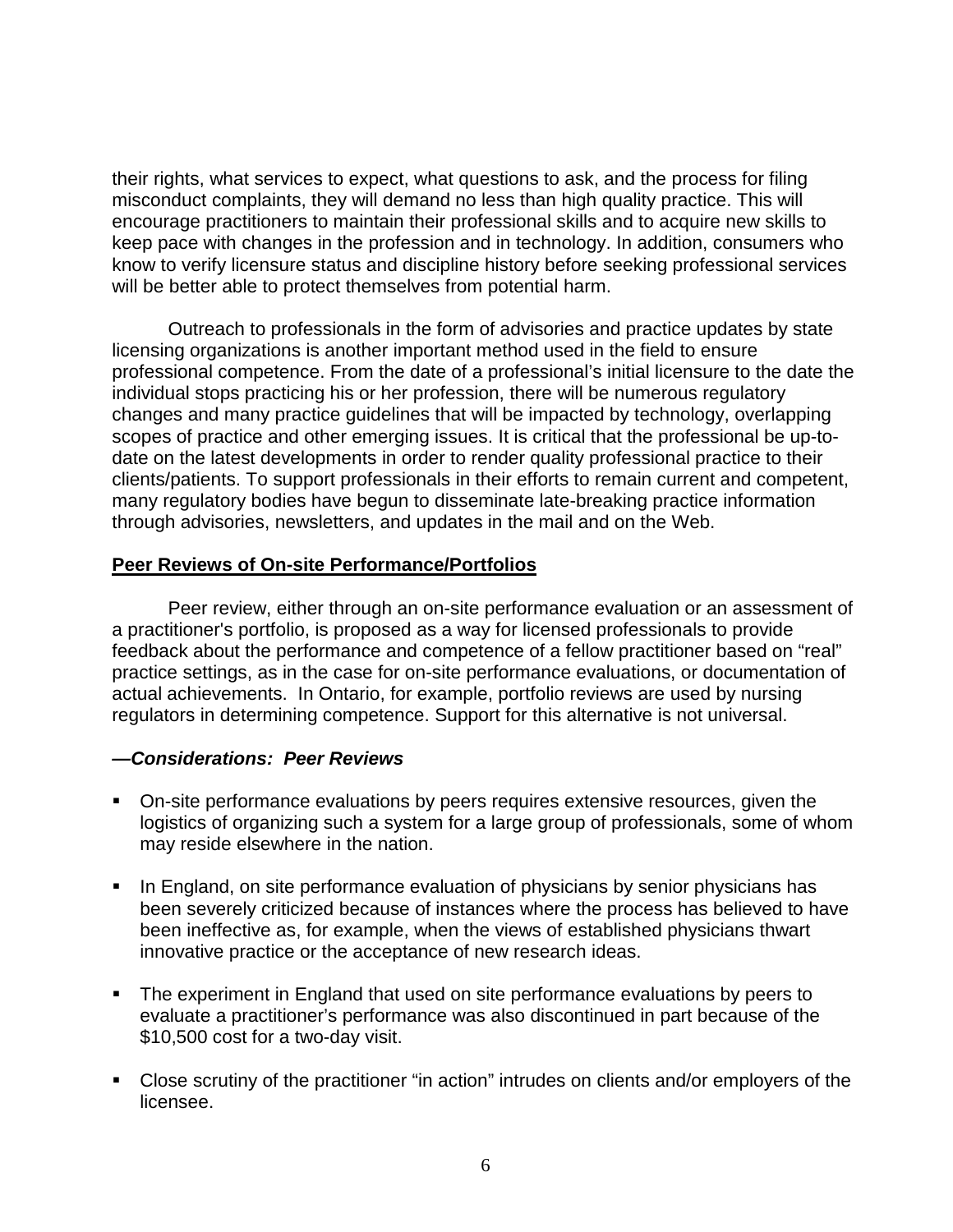- contents of a portfolio and about the ability of a peer review to provide appropriate • There is skepticism about the value of having a professional selectively determine the recommendations for continuing education.
- ° The general public argues that peer review evaluations are suspect because peers tend to be lenient on each other.

### **Self-Assessment**

Self-assessment of competence requires professionals to have the ability to assess strengths and weaknesses and to be able to determine and follow-up on a program for improvement. In Ontario, physical therapy uses self-assessment as part of their approach to determine competence. Each year, all licensed practitioners are surveyed by the College on Physical Therapy of Ontario regarding the nature and characteristics of their practice. They are also required to keep a personal log detailing their self-assessed learning needs and skill deficiencies and how these areas have been addressed through continuing education. Follow up activity is then conducted by the regulatory agency with a small percentage of professionals in practice areas determined by the college to be important as a result of data collected in the self-assessment tools.

#### *—Considerations: Self-Assessment*

Opponents question whether a professional who self-identifies weaknesses can be subject to professional disciplinary actions. They also cite the liability of a government regulatory body that is aware of identified professional practice weaknesses if subsequent charges of misconduct are brought.

#### **National Standards of Professional Competency**

Before nationwide standards for competency can be set, basic agreement is needed among states on the critical elements necessary to determine what constitutes a professional competency assessment model (such as: standards, domains of practice, competencies and measurable outcomes). Several professions are taking related approaches:

- ° Medical professional associations across the country as well as state regulatory bodies are examining five domains for competency determination: knowledge, technical competence, patient service, management and communication, and cultural competence.
- standards that measure performance. The New York State Board is involved. • The Federation of State Boards for Physical Therapy is attempting to develop
- ° The American Nurses Association has begun a five-year project to examine components of continuing competence and strategies for measuring it. The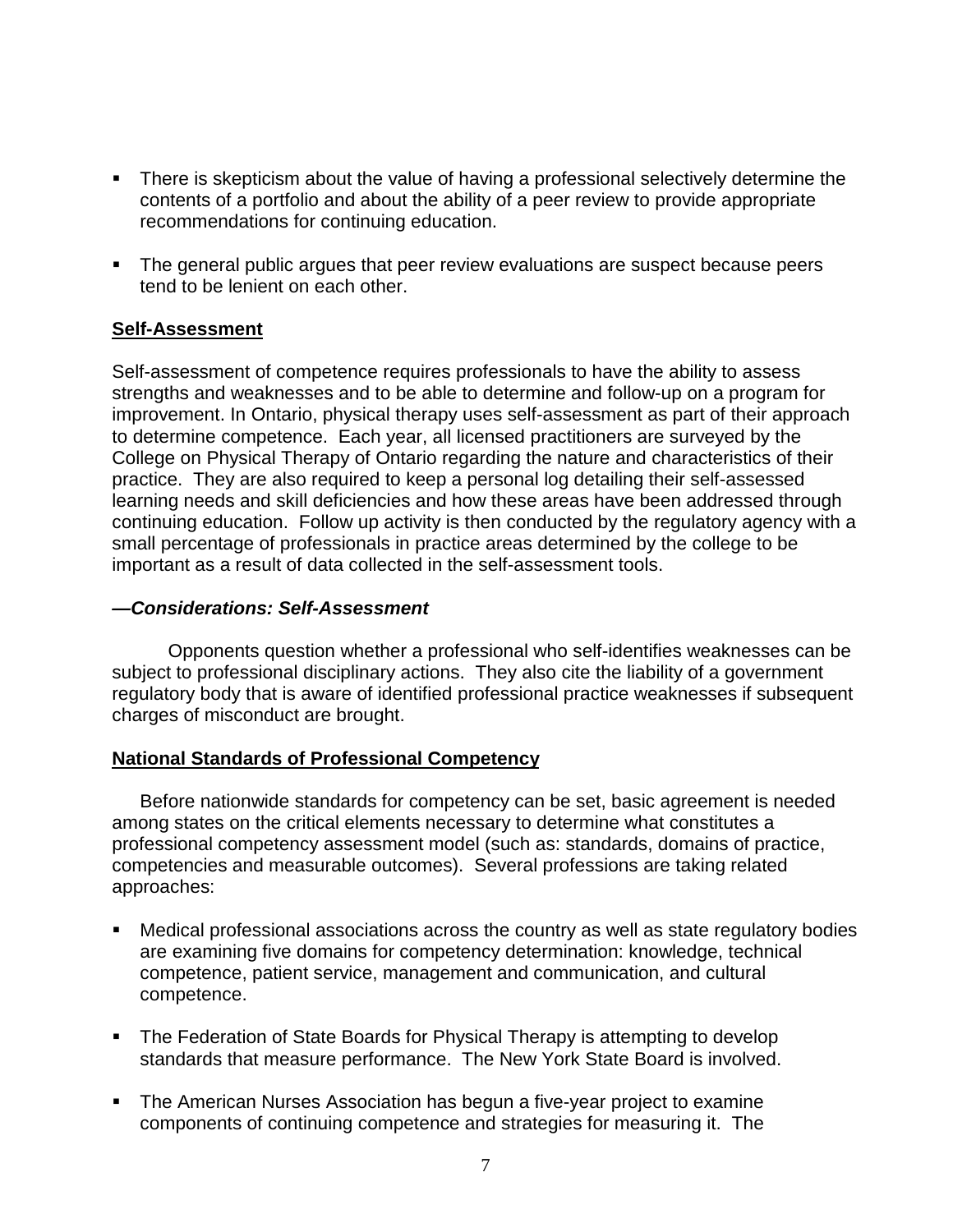association advocates that states defer competence monitoring to the professional association, without governmental involvement in the process, partly because of concern about misconduct charges if state regulators are involved and partly because memberships and revenues are likely to increase if the association monitors competence.

° Regulators in Mississippi are involving pharmacists in a pilot project sponsored by Health Care Finance Administration where competence is being evaluated through administration of the four *Assessment of Disease* state management exams. Once the pharmacists are credentialed their performance is then monitored and tied to increased Medicaid/Medicare reimbursement for their practice.

#### *—Considerations: National Standards*

- Proponents caution that the focus of regulatory bodies must be on winning compliance; they argue that it would be inappropriate to use competency evaluations to discipline individuals.
- Opponents argue that it is the responsibility of the states to regulate professional licensure and that the responsibility should not be abdicated to the federal government.

### **NEW YORK AND CONTINUING COMPETENCE: WHAT WE ARE DOING NOW**

Professional regulation in New York State is widely acknowledged as being a national leader in meeting all statutory requirements related to licensure and professional discipline. Professional discipline plays an important role in ensuring competence and protecting the public. Under the leadership of the Board of Regents, however, we compliment our discipline efforts with actions to prevent misconduct. Throughout the years, the Regents have provided guidance and direction for addressing continuing competence through both outreach to licensees and to the public and the implementation of mandatory continuing education.

### **Mandatory Continuing Education**

 prescriptive approach to continuing competence. To maintain their ability to practice in encourage a licensee's efforts to stay current with the field. The first attempt in New York Mandatory continuing education (MCE) represents the other end of the spectrum of New York's current continuing competence actions. MCE laws provide concrete, New York State, some professionals must, by law, demonstrate that they have earned a minimum number of continuing education credits, in specified subject areas from approved sponsors, within a particular timeframe. MCE provides an explicit, formal way to to address competence throughout a professional's career through MCE, was the addition of New York's continuing education requirement in podiatry in 1972.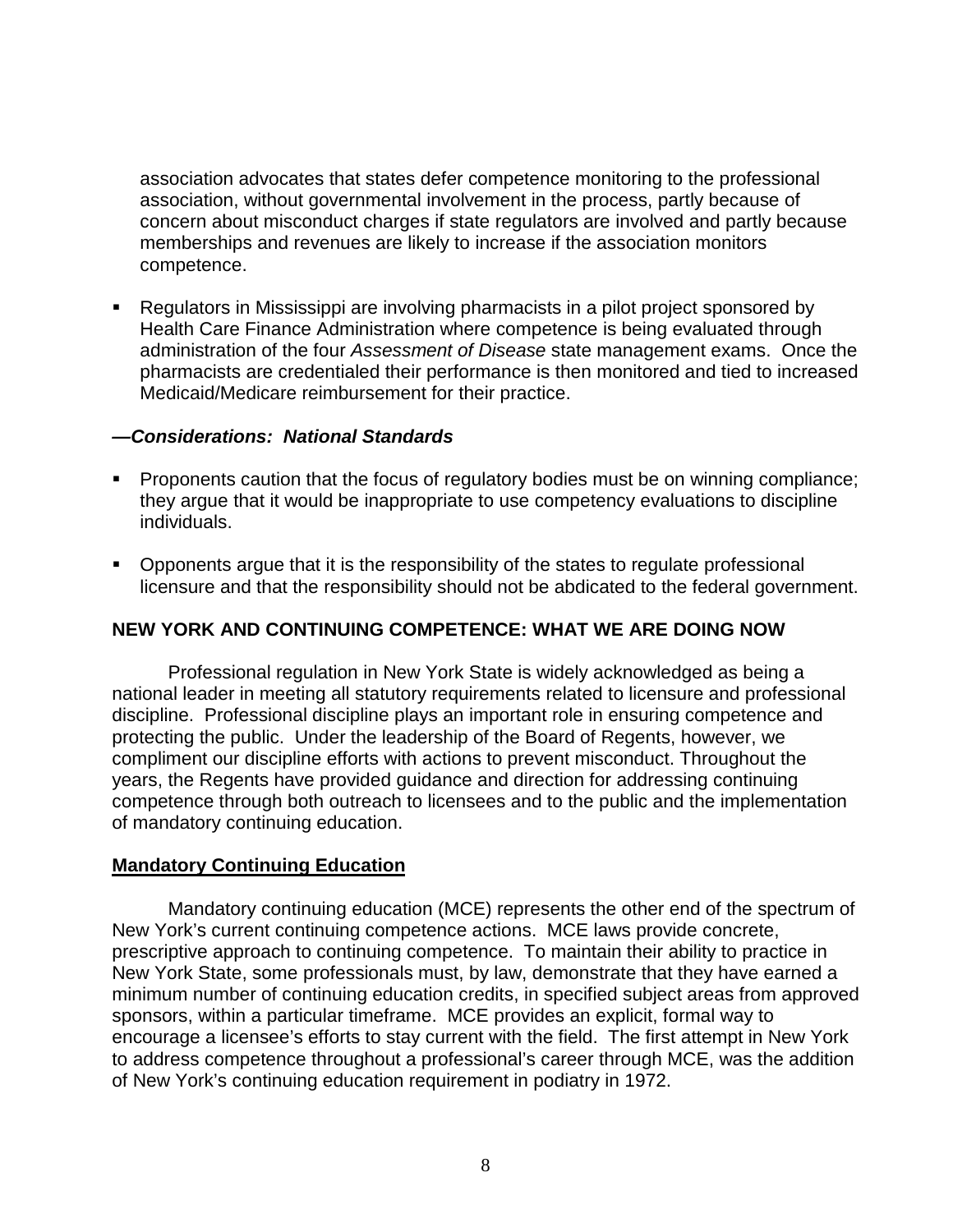Typically, professional associations are the driving forces behind MCE legislation. MCE may seem to be a straightforward solution, but researchers continue to question whether there is any substantial evidence that it directly contributes to career-long professional competence.

 The "simple" solution of MCE is far from simple. From the point of licensure, many professionals acquire unique experience and choose individual career paths that narrow to a professional specialization. MCE "prescriptions" must define useful standards, yet they must also be flexible enough to suit the diversity of practice within the profession. Ultimately, the success of MCE depends on the professional's willingness and ability to identify studies that are relevant to the nature of her or his practice and knowledge needs. This judgment is not unique to MCE. While we define laws, rules, and regulations to guide professional practice, an inherent part of being a licensed professional is self-assessment, within the scope of the profession, of what services can be offered competently.

 auditing team if the assignment was available. The law says the attest function fits within accountable—says that she should not take on that responsibility. The usefulness of MCE For example, New York State authorizes licensed accountants to attest to the accuracy of financial statements. Yet, a senior partner in an accounting firm, who hasn't performed an audit in 20 years, may appropriately judge that she should *not* lead an the scope of her license, but her professional judgment—for which she is also held requirements, prescriptive as they may be, also depends on licensees making the right judgment call.

Eleven New York professions are currently subject to an MCE requirement, as indicated below. The State boards administer the requirement *and* ensure its relevance and effectiveness.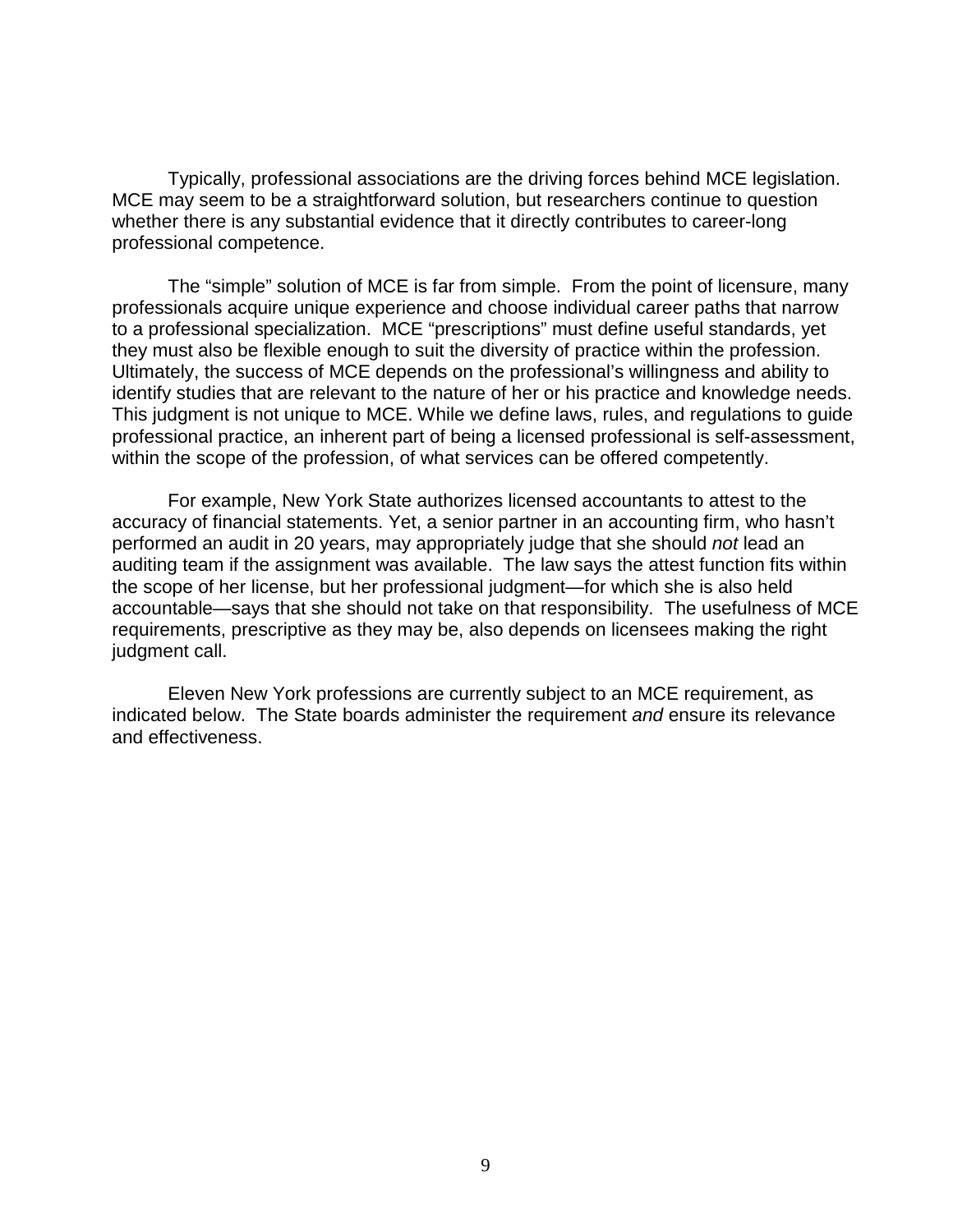| <b>Profession</b>                        | Year<br>Requirement<br><b>Added</b>                                         | Requirement                                                                                                                             | Fee  | <b>Licensees</b><br><b>Registered to</b><br>Practice as of<br>4/1/00 |
|------------------------------------------|-----------------------------------------------------------------------------|-----------------------------------------------------------------------------------------------------------------------------------------|------|----------------------------------------------------------------------|
| Architecture                             | Law passed in<br>1999; to be<br>fully<br>implemented<br>in January<br>2001  | Each triennium: 36 hours, with no<br>more than 12 hours via self-study.                                                                 | \$45 | 14,279                                                               |
| Certified Public Accountancy             | 1987                                                                        | Each year ending $8/31$ : 40 hours in<br>recognized areas of study or 24<br>hours exclusively in accounting or<br>auditing or taxation. | \$35 | 34,868                                                               |
| Public Accountancy                       |                                                                             | $\leftarrow$ same as CPA $\rightarrow$                                                                                                  |      | 461                                                                  |
| Dental Hygiene                           | 1997                                                                        | Each triennium: 24 hours, with no<br>more than 10 via self-study.                                                                       | \$30 | 9,045                                                                |
| Dentistry                                | 1997                                                                        | Each triennium: 45 hours, with no<br>more than 15 via self-study.                                                                       | \$45 | 17,332                                                               |
| <b>Ophthalmic Dispensing</b>             | 1997                                                                        | Each triennium: 18 hours, those<br>certified to fit contact lenses must<br>complete 20 hours.                                           | \$45 | 3,888                                                                |
| Optometry                                | 1995                                                                        | Each triennium: 36 hours in ocular<br>disease and pharmacology.                                                                         | \$0  | 2,090*                                                               |
| Pharmacy                                 | 1997                                                                        | Each triennium: 45 hours, with no<br>more than 22 via self-study                                                                        | \$45 | 18,961                                                               |
| Podiatry                                 | 1972                                                                        | Each triennium: 50 hours                                                                                                                | \$0  | 2,429                                                                |
| <b>Respiratory Therapy</b>               | Law passed in<br>1999; to be<br>implemented<br>in December<br>2000          | Each triennium: 30 hours, with no<br>more than 15 via self-study                                                                        | \$30 | 4,585                                                                |
| <b>Respiratory Therapy</b><br>Technician | Law passed in<br>1999; to be<br>fully<br>implemented<br>in December<br>2000 | Each triennium: 24 hours, with no<br>more than 12 via self-study                                                                        | \$25 | 1,723                                                                |
| <b>Total</b>                             |                                                                             |                                                                                                                                         |      | 109,661                                                              |

# **Profession-Specific Continuing Education Requirements**

\*(TPA certified licensees only)

Most professions having MCE requirements in New York State also approve MCE course sponsors. In addition to these profession-specific requirements, New York has enacted limited post-licensure education requirements across a range of health professions: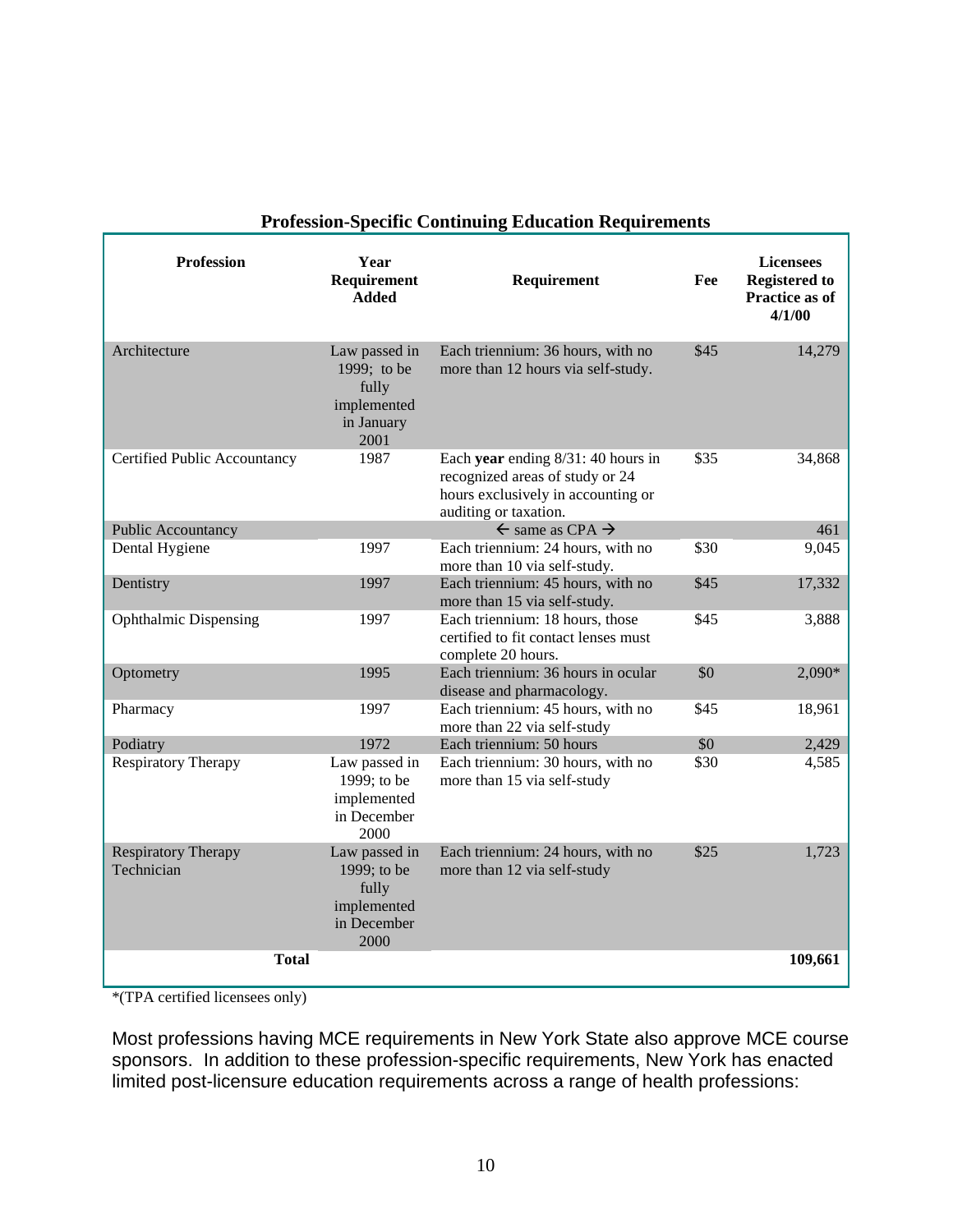| <b>Other Post-licensure Education Requirements</b> |  |  |
|----------------------------------------------------|--|--|
|                                                    |  |  |

| <b>Required Coursework</b>                   | <b>Professions</b>                      | <b>Year Became Effective</b> |
|----------------------------------------------|-----------------------------------------|------------------------------|
| <b>Child Abuse Identification and</b>        | Chiropractors<br>٠                      | 1991                         |
| <b>Reporting</b> (one-time, two-hour course) | Dental hygienists<br>٠                  |                              |
|                                              | <b>Dentists</b><br>٠                    |                              |
|                                              | Optometrists                            |                              |
|                                              | Physicians (including<br>$\blacksquare$ |                              |
|                                              | psychiatrists)                          |                              |
|                                              | Podiatrists<br>٠                        |                              |
|                                              | Psychologists<br>٠                      |                              |
|                                              | Registered nurses<br>٠                  |                              |
|                                              | School administrators/supervisors<br>٠  |                              |
|                                              | School service personnel<br>٠           |                              |
|                                              | School teachers<br>٠                    |                              |
| <b>Infection Control</b> (course required    | Dental hygienists<br>٠.                 | 1994                         |
| every four years)                            | Dentists<br>٠.                          |                              |
|                                              | Licensed practical nurses<br>٠          |                              |
|                                              | Optometrists<br>٠                       |                              |
|                                              | Physicians<br>٠                         |                              |
|                                              | Physician assistants<br>٠               |                              |
|                                              | Podiatrists<br>٠                        |                              |
|                                              | Registered professional nurses<br>٠     |                              |
|                                              | Specialist assistants<br>٠              |                              |

New York, of course, is not alone in seeking ways to ensure the continuing competence of its licensed professionals. Professional organizations and other state regulators are also working to define useful approaches to this complex challenge.

#### **Keeping Professionals and the Public Informed**

 needed to offer and support sound professional services. This flexible approach, built on To keep all licensed professionals and the public informed with important professional information, the Office of the Professions has engaged in an extensive educational outreach initiative to professionals and the public over the last four years. This is an important extension of the Regents' statutory charge to protect the public. By regularly communicating with professionals and consumers, we provide the information a variety of activities and publications, actively informs and encourages professionals to upgrade their knowledge of current practices and issues. In recent years, we have dramatically increased direct outreach to licensed professionals and consumers. In addition, we have broadened our dissemination of practice information to reach all professionals involved in the related systems of service delivery. This is in keeping with the view taken in the Institute of Medicine's report "To Err is Human." The following charts illustrate our major outreach initiatives to over three million individuals: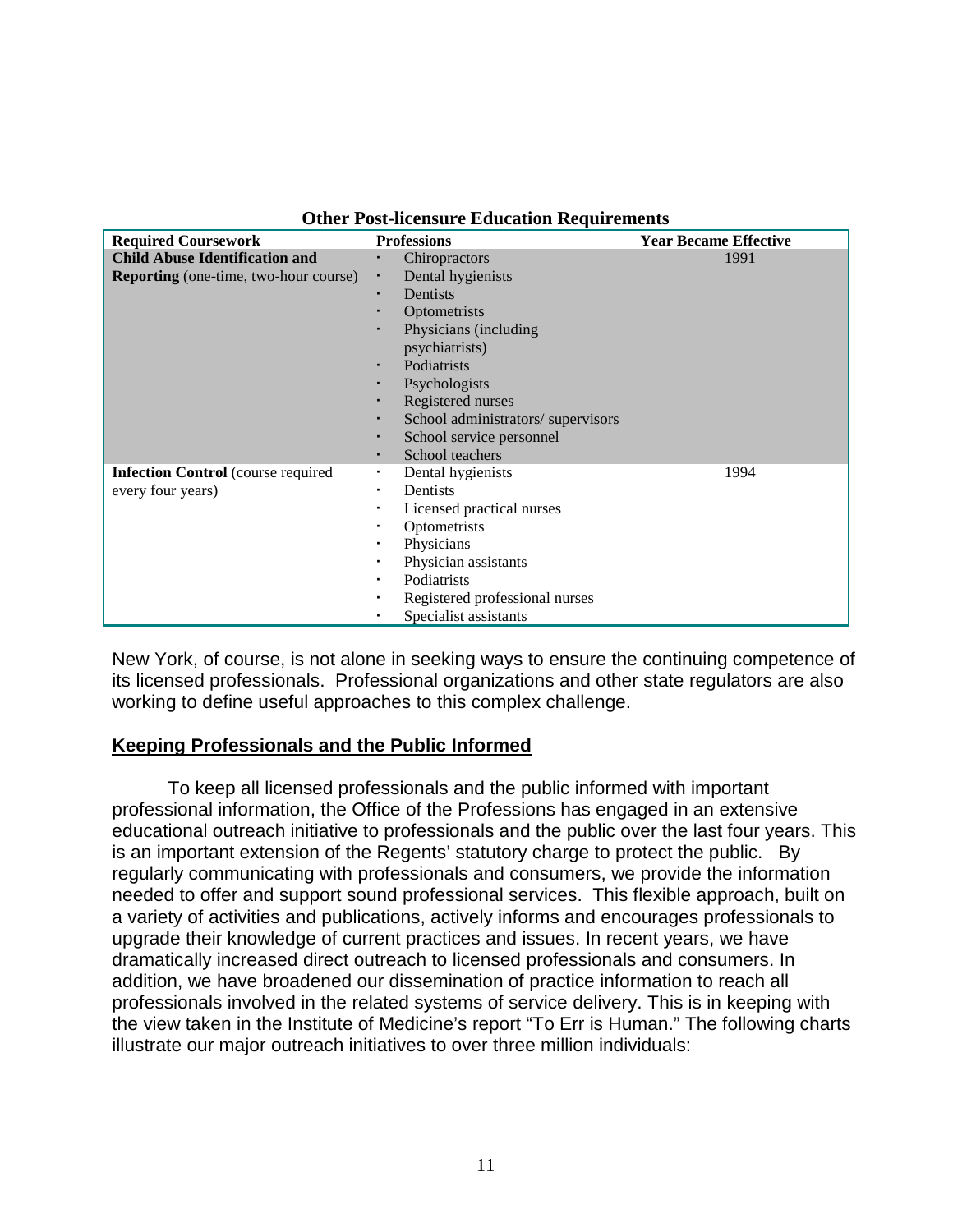



The Web, which accounts for a large portion of the outreach effort, includes discipline summaries and licensure status information, both of which help prevent illegal practice and underscore the importance of obtaining professional services only from licensed professionals. In addition, professionals review disciplinary information to assess the types of conduct that result in disciplinary actions. Beyond the licensure and disciplinary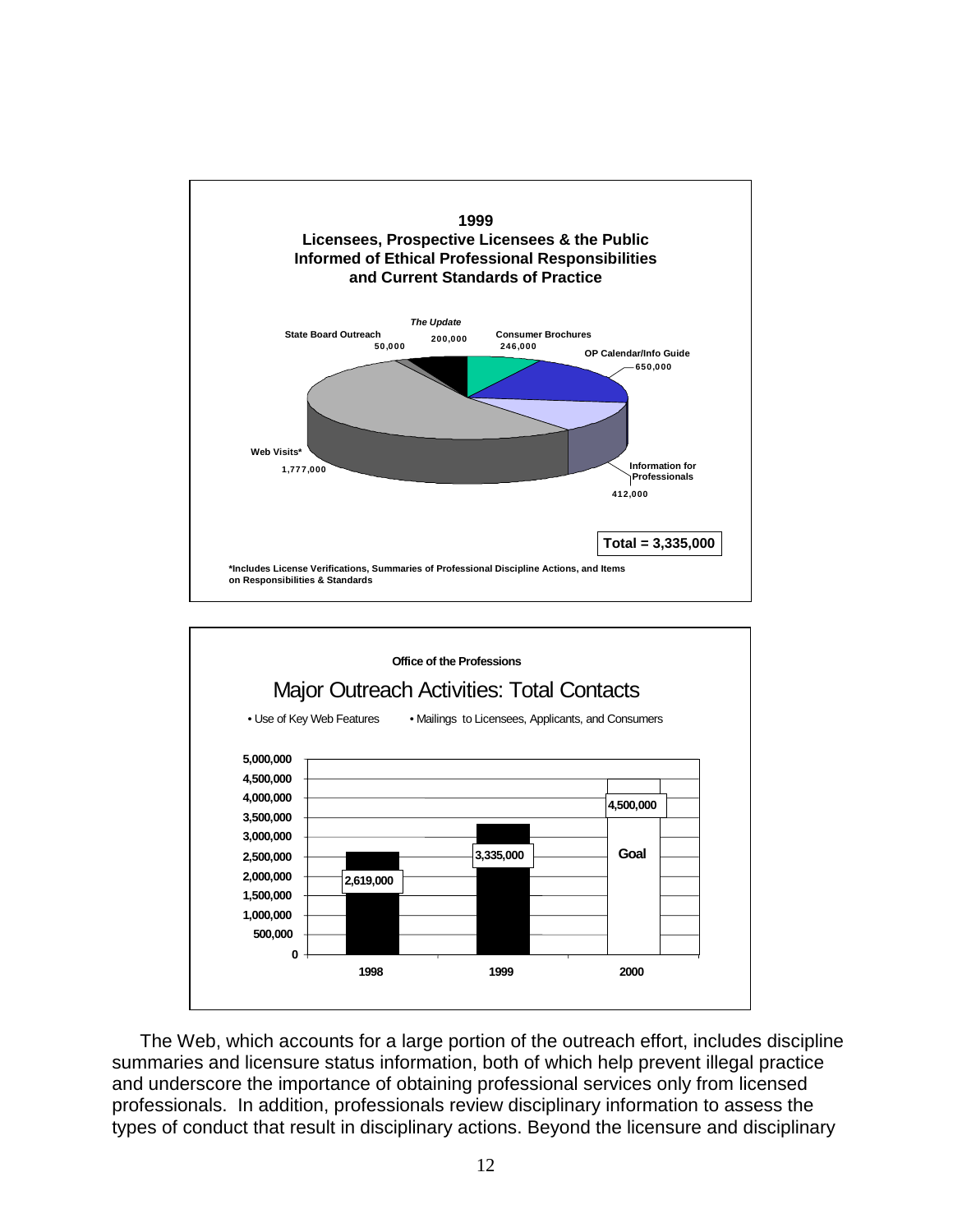feature, a wide variety of information is regularly made available to professionals and the general public to keep them current and informed. These include:

- written professional advisories (practice issues)
- † practice guidelines for each profession
- † regulatory/policy updates
- $\cdot$  meetings with professional and regulatory organizations
- important professional events
- † general publications
- Web-based information and forms

Critical information also is provided to professionals through direct mailings on general policy issues, practice advisories on specific professional issues, and professional practice guidelines. This has been done in professions including nursing, medicine, pharmacy, architecture, engineering, optometry, ophthalmic dispensing, accounting, dentistry and dental assisting. Examples:

- of nurse practitioners and physician assistants. This review was sent in recognition of ° **Advisory to Nurse Practitioners and Physician Assistants**. A plain-language review of pertinent rules and regulations clarified for 81,000 physicians, nurse practitioners, and physician assistants of the laws and regulations that define the roles the increasingly diverse yet collaborative roles these professionals are playing in the delivery of healthcare services. This clarification helped to ensure that appropriate comprehensive care is delivered safely and efficiently by each individual practitioner.
- **Major change in Regents Rules regarding pharmacy regulation**. Recent pharmacy regulations included important new responsibilities related to counseling requirements and electronic transmission of prescriptions – resulting in significant benefits for professionals and consumers alike. The Institute of Medicine's report, "To Err is Human: Building a Safer Health System," expressed concern for patient safety as a result of a decentralized health care system with multiple providers in different settings. To bridge the communication gap among health care professionals and to eliminate inconsistencies in interpretation, this clearly worded, question-and-answer explanation of new regulations went to more than 135,000 pharmacists, prescribers including physicians, dentists, podiatrists, optometrists, veterinarians, physician assistants, midwives and nurse practitioners, and representatives of related entities. This systemwide dissemination of information is being used with other distributions on issues including telepractice and corporate practice. The pharmacy information is also available on the Web and was use electronically by nearly 2,000 individuals in 1999. The advisory helped to ensure the successful implementation of these important changes while helping practitioners meet their.
- **Surgical technologists**. In response to serious questions raised in the field about qualifications required to serve as first assistant to surgeons and the incidents of possible illegal activities, the Office of the Professions issued an important practice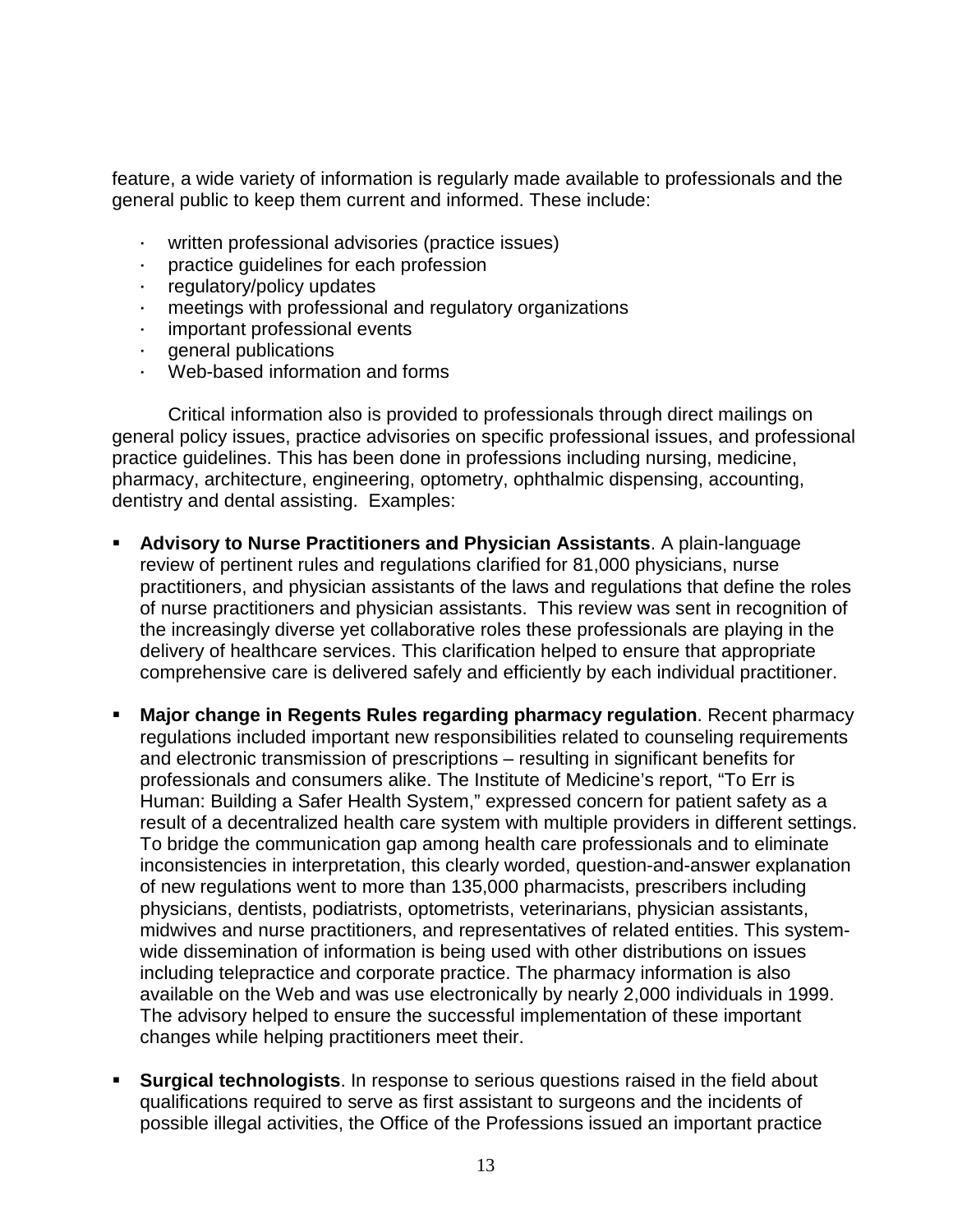advisory to all physicians, nurses, and health care facilities. The advisory clarified that non-licensed personnel are not authorized to assist surgeons in this capacity, thereby ensuring public protection through the use of qualified licensees in these critical positions.

- intended. These guidelines are also available on the Web and were used more than ° **Design delegation**. We provided guidelines on design delegation to 40,000 architects and engineers; this document gave a plain-English explanation of the practical application of a new Regents Rule defining unprofessional conduct. Our advisory helps practitioners and contractors apply the Rule to real-life situations as was 2,000 times in that format in 1999.
- ° **Optometry, Ophthalmic Dispensers and Pharmacists**. Developments in other professions led to mailings to more than 80,000 licensees, as follows: over 35,000 licensed accountants (corporate practice); 25,000 optometrists, ophthalmic dispensers and pharmacists (dispensing of replacement contact lenses by pharmacies); 17,500 dentists (mandatory continuing education and certified dental assisting); and 2,600 optometrists (therapeutic pharmaceutical agents).
- ° **An Update on Accountancy Practice Issues** was sent to over 34,000 accountants to convey the practice implications of the key interpretations and court decisions relating to the corporate acquisition of the non-attest (non-professional) services of a public accounting firm.

We are also distributing advisories on **corporate practice and telepractice** to *all*  currently registered professionals. As reported previously to this Committee, these topics are two of the emerging issues that have great potential to change the nature of practice and regulation in every profession. New York State's licensed professionals appreciate the Regents' clear direction so that their actions do not conflict with the standards for ensuring the protection of the public.

Outreach also includes the continued development of our widely used Web site so that it is dynamic and current while also maintaining an archive of essential information. Webbased information supports competent professional practice and is available 24 hours a day, 7 days a week. For example, while the discipline summaries serve the important goal of informing the public of substandard practice, they also serve the important purpose of alerting professionals to the types of substandard and incompetent practices that have been sanctioned by the Regents. Also, our *News & Upcoming Events* page highlights the latest developments in professional regulation in New York State. We are expanding the Web pages for specific professions to include practice guidelines and questions-andanswers on topics identified by the individual State boards; the Ophthalmic Dispensing page, for example, features an extensive Q&A on mandatory continuing education. The site also features a page devoted to the Professional Assistance Program, a program that supports professionals in recovery from addictive illness—often as an alternative to punitive action.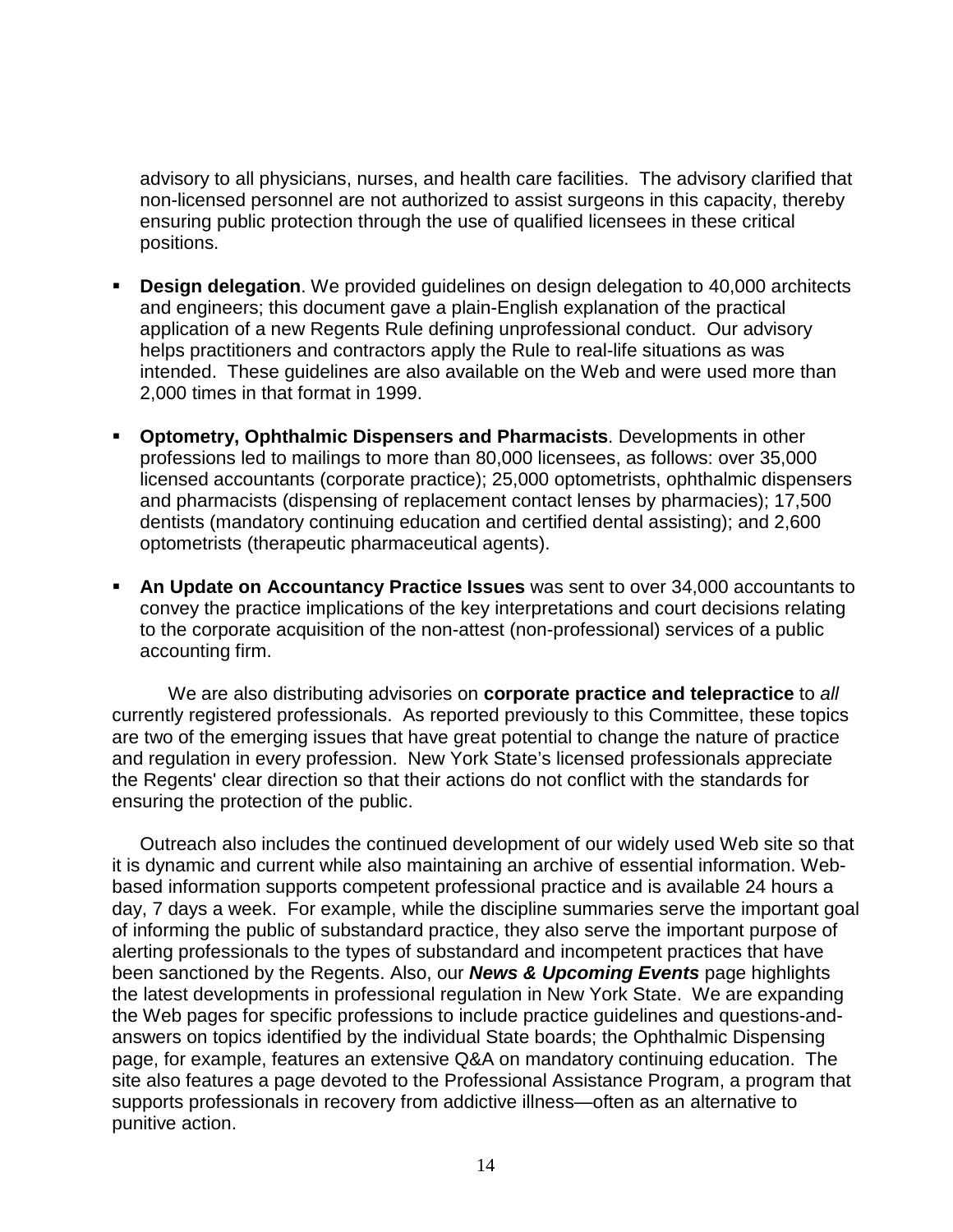Events such as the *Regents Conference on the Professions, Regents*  **Legislative Conference**, and OP's Leadership Forum encourage ongoing communications—with a variety of stakeholders—on current issues. These events help the Regents and the Department maintain an active dialog with the professional community. That relationship is vital when we need to communicate about regulatory changes, policies on specific practice issues, and more.

 General publications such as *The Update* newsletter and the annual *Calendar &*  issues, and contact points to help licensees stay in touch. They serve to identify the  Office as *the* source for information on professional practice and regulation. General *Information Guide* highlight basic Department services, accomplishments, regulatory publications include those that are described below.

- others. Information from *The Update* can reach 200,000 customers or more when it is ° *The Update* is distributed directly to approximately 5,000 legislators, State professional board members, professional associations, professional education programs, and reprinted in association newsletters. In addition, a complete, electronic edition of *The Update* is available on our Website.
- ° The *Calendar*/*Guide* is sent annually to *all* currently registered professionals—over 640,000 licensees.
- ° Articles tailored for specific professional association newsletters such as: the Dental Society of the State of New York, the Dental Hygienists' Association of the State of New York and the CPA Society.

 field. By anticipating issues, we can define them in terms of public protection; rather than Educational activities also include staff participation in State, regional, and national meetings of professional and regulatory organizations. This allows us to participate in shaping professional regulation on a larger scale and to identify emerging issues in the simply reacting to developments in the field, we can provide active guidance to professionals, prospective professionals and the public. These kinds of activities are regularly summarized in the Deputy Commissioner's Report to the Regents Professional Practice Committee and *The Update*.

 consumers and professionals. The initial phase of the campaign includes the translated The ongoing public education campaign unites outreach to *all* New York consumer brochures on the professions as well as a recent partnership with Bell Atlantic that resulted in the placement of public service announcements in the Bell Atlantic Yellow Pages. The expanded campaign will build on these initial efforts by featuring direct mailings, Web-based information, enhanced outreach through conferences and meetings, and more. Target audiences will include the general public, professional licensees, schools, and professional and community groups. Information will be available in many formats (including print, Web, CD-ROM, and radio announcements) and multiple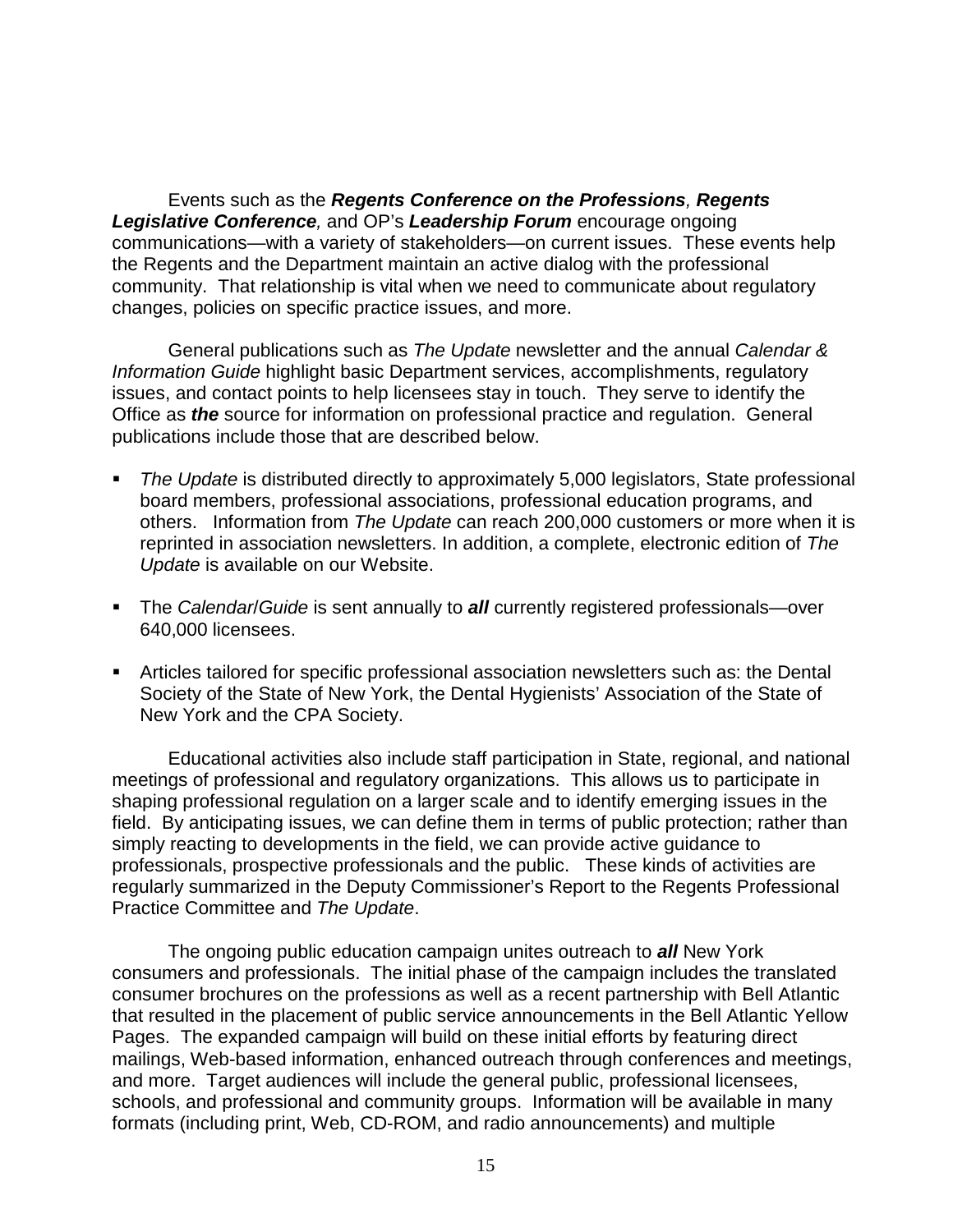languages. The goal is to promote competent professional practice and protect consumers from harm.

# **NEXT STEPS**

 critical to promoting qualified, ethical professional practice. The subject will again be Regulators, consumers, and professionals all have defined continuing competence as an important public protection issue. Participants at the 1997 Regents Conference on the Professions agreed that ensuring continuing competence in the professions was among those featured at the Regents Conference on the Professions: *Professional Regulation in the 21st Century*, on October 3, 2000. The 1997 Conference identified and addressed critical competence-related issues; in 2000, we will further define the steps that support quality professional services against the backdrop of rapid change and technological innovations.

As more data are collected, OP will continue to assess options and evaluate data to determine what works and what doesn't. Based upon New York State's experiences with MCE and the data available to date, the Regents may want to consider focusing attention on three primary areas: research and benchmarking, legislative or regulatory actions, and enforcement to define a sound approach to continuing competence that significantly contributes to achieving the following goal:

### **Regents Goal 3**:*The public will be served by qualified, ethical professionals who remain current with the best practice in their fields….*

Actions for consideration follow.

### *—Research & Benchmarking*

• Continue to review efforts by the professions (professional associations, state board associations, etc.) to examine components of continuing competence, to develop standards, to identify measurement strategies, and to mandate continuing education.

### *—Legislation/Regulation*

 ° Ensure that all proposed MCE legislation include provisions authorizing the Department to disallow substandard continuing education programs and courses. Currently, some authorizing legislation only allows the Department to select providers, leaving the ability to monitor the specific coursework outside of our jurisdiction. Similarly, within the ability to examine coursework, we need to seek provisions in all proposed continuing education legislation that requires programs and courses to demonstrate effectiveness in achieving educational goals by the use of acceptable methods (e.g., pre-test and post-test or statistical measurement). Legislation should require the programs and courses to identify educational goals and how they are to be achieved.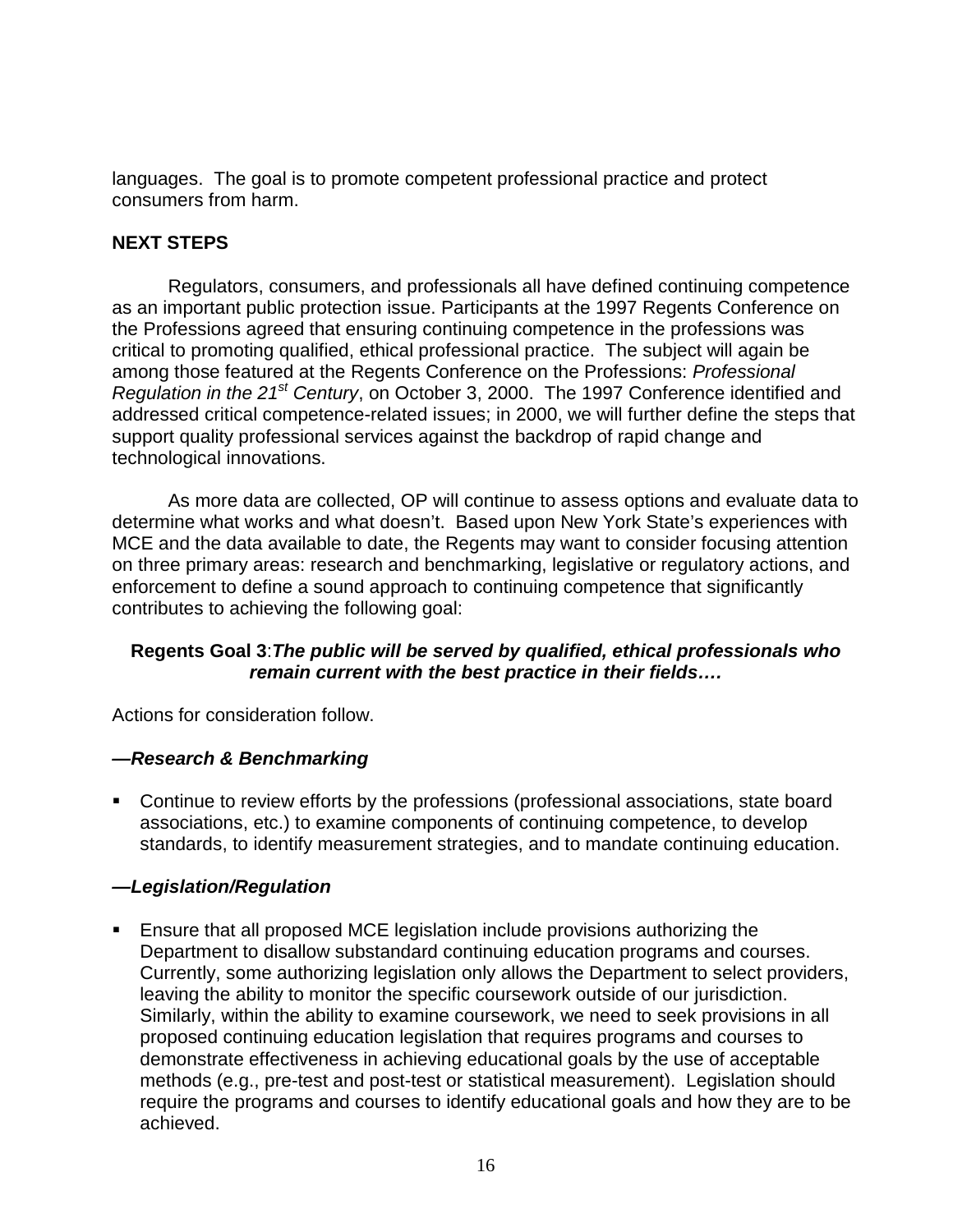- Seek to amend the Education Law (Section 6507) to define continuing education competency as achieved in "such approved programs or additional strategies, programs or courses, tests, reviews, as may be determined by the Department." This would provide clear authority to reject sponsors that are simply certificate mills.
- alternative methods and guidelines for promoting continued competency in the • Seek to amend the Education Law (Section 6507(3)) to authorize the Department to develop additional strategies for assuring continuing competency in the professions that have continuing education requirements. Ensure that the Department can develop licensed professions.
- ° Amend the Regents Rules (Part 29) to add "failure to complete required courses in mandatory continuing education" as a basis for professional misconduct. This would eliminate the current burden of establishing that the licensee "willfully" failed to complete required continuing education.

### *—Enforcement*

- ° Aggressively pursue current instances where continuing education requirements have been ignored by establishing misconduct cases where possible.
- degree to which they meet Department requirements. For example, from October • State Boards should aggressively audit continuing education offerings to determine the 1999 to April 1, 2000, the Ophthalmic Dispensing Board audited 15 continuing education offerings; three offerings did not to meet our criteria. The Board rescinded the approval of two of the offerings; in addition, the sponsor was requested to develop a plan that would ensure that all offerings meet our criteria. Based on input from board members, Department criteria were clarified so that the satisfactory third offering, and others like it, are acceptable.
- ° Institute an "auditing protocol" for all professions with MCE to ensure that the process is structured soundly and consistent across professions.
- ° Highlight disciplinary decisions relating to professional practice, in print and on the Web publicize to ensure that practitioners and the public have all the needed information about current practice issues available to them. Explore indexing professional discipline summaries to simplify research on practice and competency issues.

As we look toward the year 2020, the Office of the Professions is committed to ensuring the continuing competence of New York's professionals in the face of profound changes in nearly all aspects of professional practice. The Regents leadership in